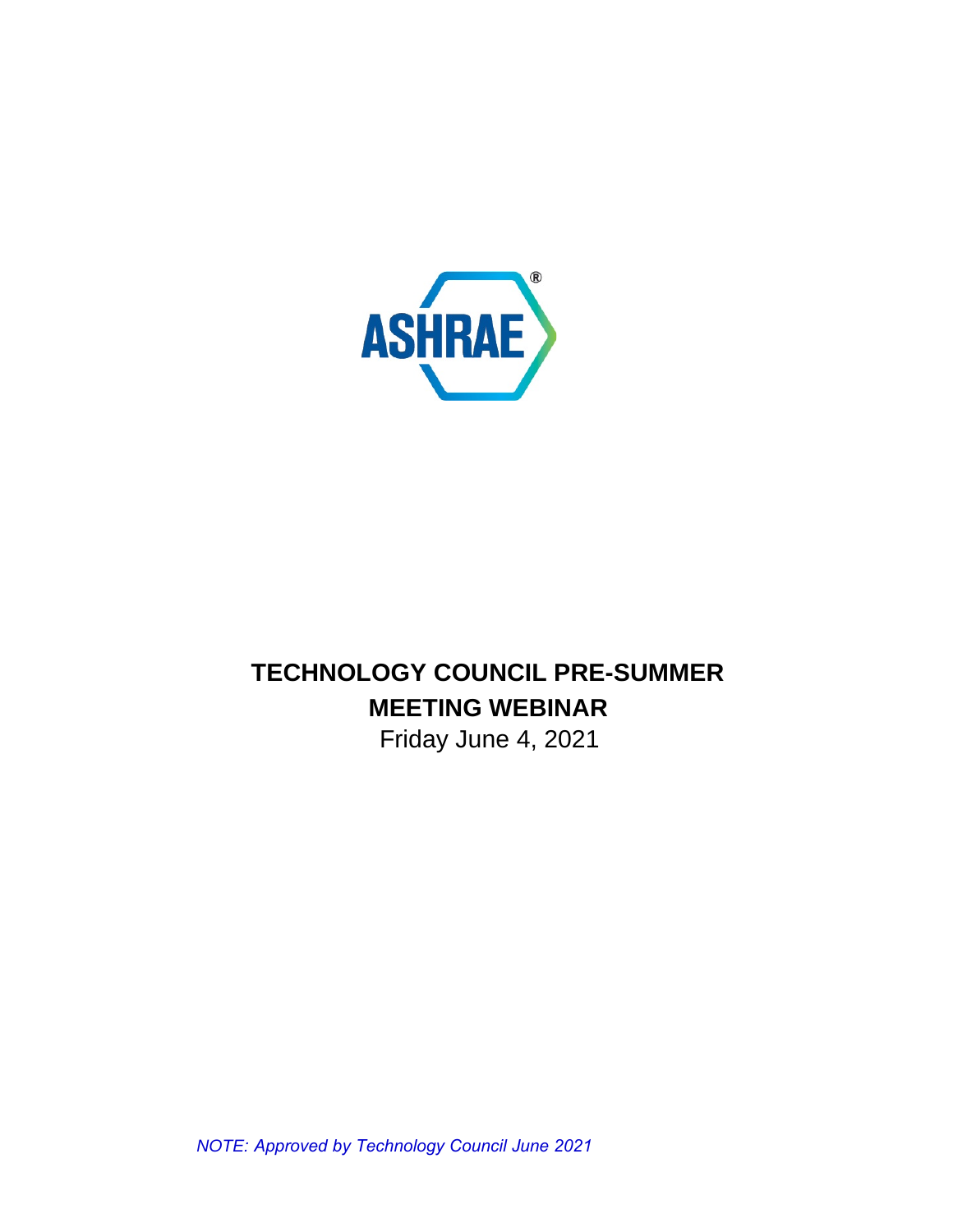## **ACTION ITEMS** Technology Council Pre-Summer Meeting Webinar Friday, June 4, 2021

| Al# | <b>Responsibility</b>        | <b>Status</b> | <b>Description</b>                                                                                                                                                                                                                                                                                                                 |
|-----|------------------------------|---------------|------------------------------------------------------------------------------------------------------------------------------------------------------------------------------------------------------------------------------------------------------------------------------------------------------------------------------------|
|     | Khankari                     |               | Kishor Khankari, a member of the Infectious Aerosols<br>PDC, to take the feedback on removing systems from the<br>scope to the PDC to confirm that it should be done and if<br>it is editorial.                                                                                                                                    |
|     | <b>Staff</b>                 |               | Send a copy of the proposed Infectious Aerosols Position<br>Document TPS change to EHC as an information item.                                                                                                                                                                                                                     |
| 3   | McQuade and<br><b>McGinn</b> |               | Proposed ASHRAE position document on "Building"<br>Decarbonization". Share the following feedback to the<br>PDC: 1. Review the purpose and scope alongside other<br>PD purpose and scope to make the format consistent. 2.<br>Ensure that the committee is reviewing the other PDs to<br>avoid overlap, duplication, and conflict. |
|     | Staff                        |               | Provide Larry Schoen with a copy of the draft Tobacco<br>Smoke PPIB if he hadn't received one.                                                                                                                                                                                                                                     |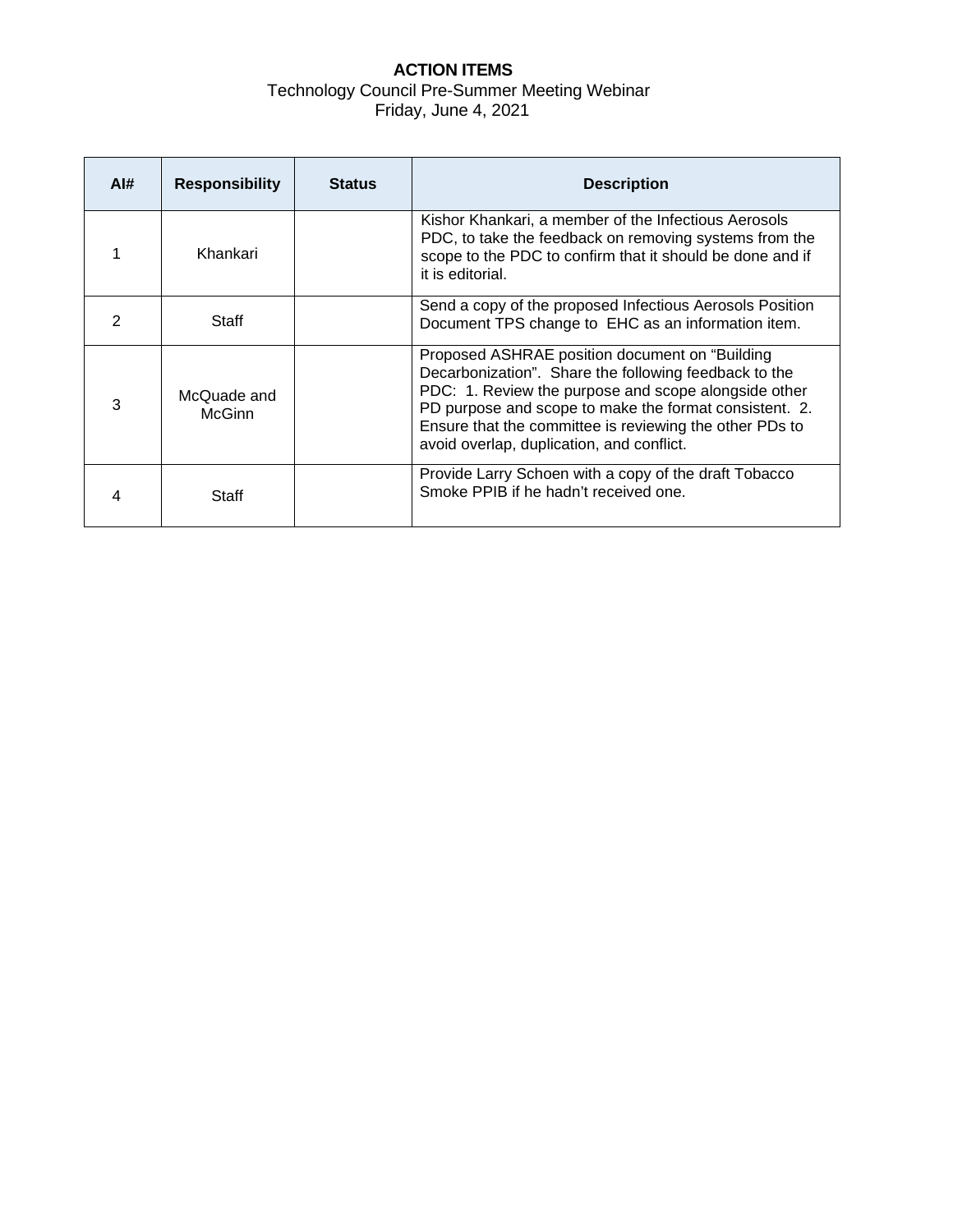## **MINUTES**

Technology Council Pre-Summer Meeting Webinar Friday, June 4, 2021

#### **Voting Members Present**

Bill McQuade, Chair Tim McGinn, Vice Chair Rick Hermans Jaap Hogeling Adrienne Thomle Steve Emmerich David Yashar Krishnan Gowri Wade Conlan Heather Platt Gulledge Kishor Khankari Wei Sun

#### **Non-Voting Members Present**

Dru Crawley Dustin Meredith Chris Wilkins Yunho Hwang Pat Graef Rick Heiden Larry Smith Michael Pouchak Luke Leung Richard Karg

#### **Absent**

Tyler Glesne (V) Billy Austin (V) Stephen Gill

#### **Guests**

Sarah Maston, Incoming Vice Chair Lew Harriman, Chair Mold PDC

#### **ASHRAE Staff**

Connor Barbaree, MOS Steve Hammerling, MOTS DD Latham, Admin Stephane Reiniche, DOT Mike Vaughn, Sr. MORTS

### **1. CALL TO ORDER**

Chair, Bill McQuade, called the meeting to order at 9:05 a.m. Bill asked Tim McGinn to record any action items noted during the meeting.

*Secretary's Note: Quorum was met with 11 voting members, plus Chair.*

#### **2. DRSC Motions for Approval**

#### **Recommendations for Tech Council & BOD Excom Approval:**

It was moved by Tim McGinn that:

**M1** Technology Council recommends to the BOD ExCom to approve the change to the Title, Purpose and Scope (TPS) of the ASHRAE Infectious Aerosols Position Document (PD).

**Background**: The PD committee held a kickoff meeting on April 9 and voted unanimoulsy to modify the purpose section of the TPS as shown in **Attachment A**.

**TechC Vote**: [1](#page-2-0)0-1<sup>1</sup>-0, CNV

*Secretary's Note: There was a discussion on whether EHC had reviewed the proposed TPS change. Staff noted that it was not required per the procedures but that had been the practice. Tech Council also discussed whether systems should be removed from the scope as it was removed from the purpose.*

*AI#1 - Kishor Khankari, a member of the Infectious Aerosols PDC, to take the feedback on removing systems from the scope to the PDC to confirm that it should be done and if it is editorial.*

<span id="page-2-0"></span><sup>1</sup> Rick Hermans voted no with the following reason. *My issue is that the PD should be broad enough to accommodate those aerosols that become reentrained into the room air subsequent to their deposition on surfaces. Although the current infectious aerosol may not pose a significant hazard to respiration, there are several infectious aerosols that do pose a hazard even after they become re-aerosolized.*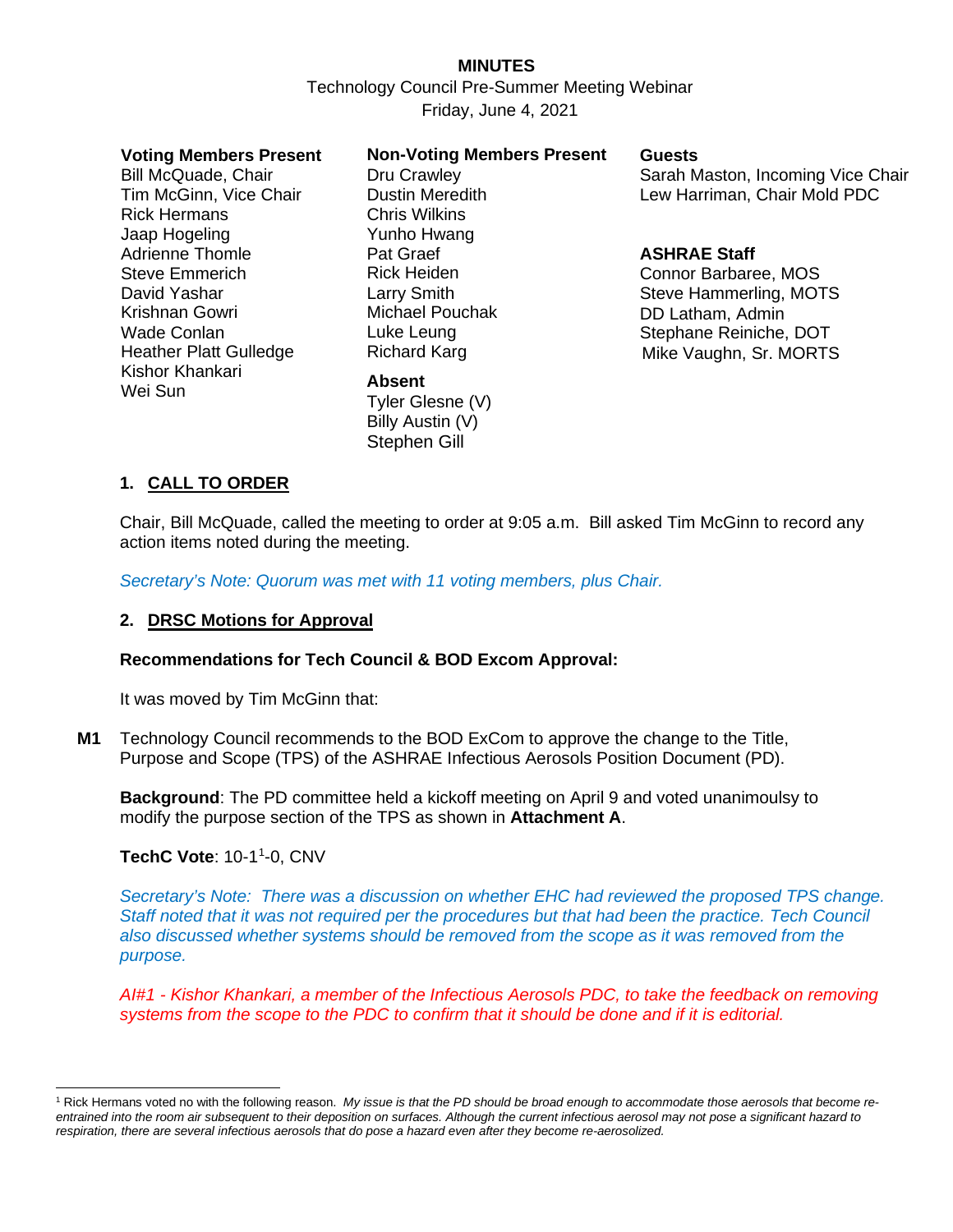*AI#2 - Staff to send a copy of the proposed Infectious Aerosols Position Document TPS change to EHC as an information item.*

It was moved by Tim McGinn that:

**M2** Technology Council recommends to BOD ExCom to approve the proposal for an ASHRAE position document on "Building Decarbonization".

**Background:** The proposal is shown in **Attachment B** and includes a title, purpose and scope. A review of current ASHRAE PDs references to Carbon is included as **Attachment C.** DRSC will recommened that the Task Force and PD committee should be aware of, and align with, current ASHRAE PDs. A cognizant committee is not specified. A PPIB on the topic was developed by the Decarbonization Task Force, approved by DRSC and sent to Tech Council for their consideration.

The desired time frame is 12 months. The chair and committee roster is recommended in another motion.

#### **TechC Vote:** 11-0-0, CNV

*A#3 - Bill McQuade and Tim McGinn to share the following feedback with the PDC: 1. Review the purpose and scope alongside other PD purpose and scope to make the format consistent. 2. Ensure that the committee is reviewing the other PDs to avoid overlap, duplication, and conflict.*

*Secretary's note: During the discussion on this PD, comments were made on the development of Task Forces and the potential for TCs to be taken out of the process. Larry Smith, incoming Chair of TAC, indicated he would look to have TAC find ways to increase the speed of business for TCs so that this process can continue to reside in the TCs.*

#### **Recommendations for Technology Council Approval:**

It was moved by Tim McGinn that:

**M3** Technology Council approve appointment of Kent Peterson as the chair of the Building Decarbonization PD committee.

**Background**: Kent is a Presidential Member of ASHRAE and member of the Task Force for Building Decarbonization. More background is available in **Attachment D.**

 **TechC Vote:** 11-0-0, CNV

It was moved by Tim McGinn that:

- **M4** Technology Council approve appointment of the following members to the Building Decarbonization PD committee:
	- Elizabeth Tomlinson
	- Jim Edelson
	- Roger Hedrick
	- Costas Balaras
	- Dru Crawley
	- Clay Nesler
	- Paul Torcellini

 **Background:** More information on members is available in **Attachment D**.

**TechC Vote:** 11-0-0, CNV